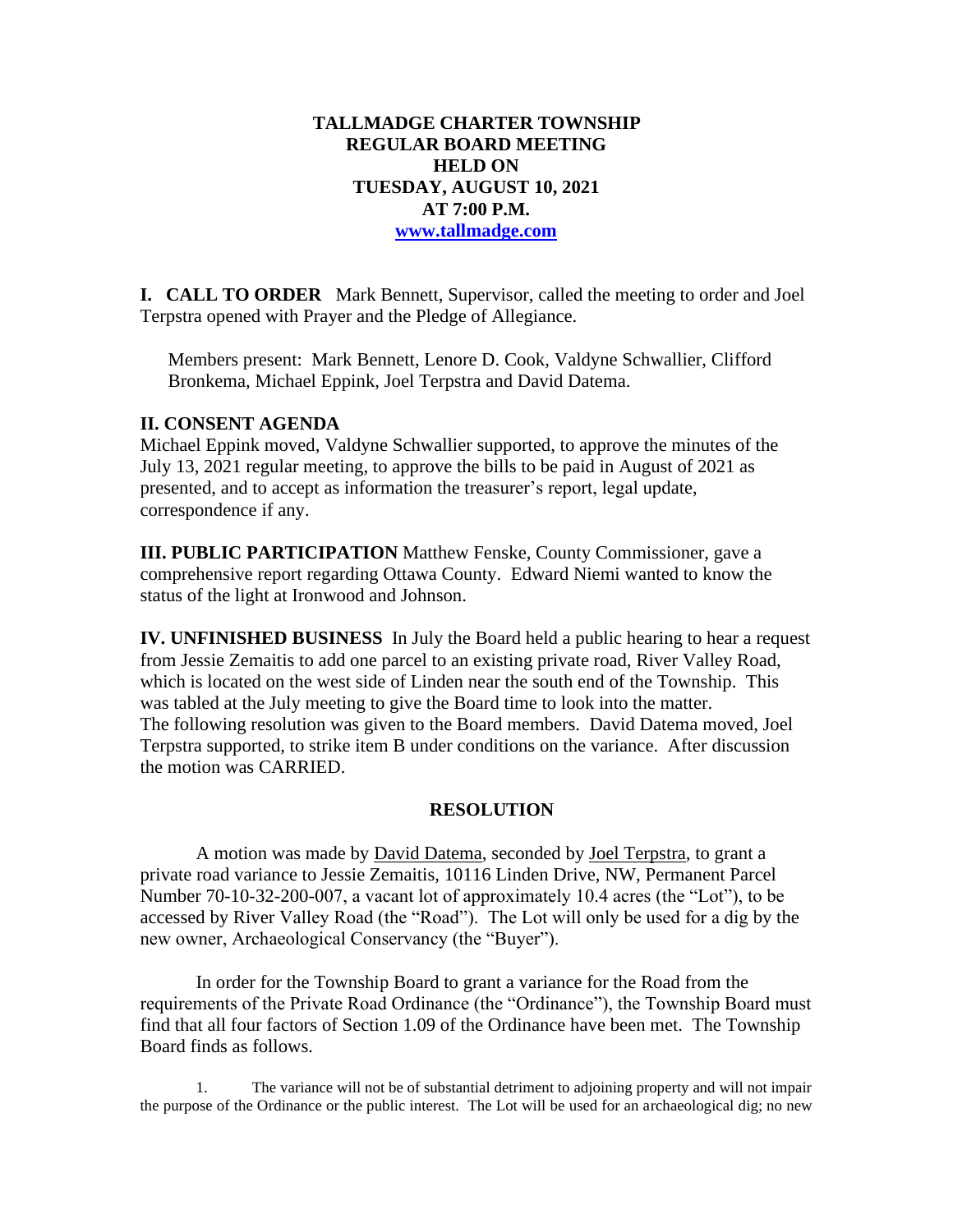building will be constructed on the Lot except per the purposes of the dig and per the Zoning Ordinance. The dig conducted on the Lot will not create significantly more traffic.

2. The situation faced regarding the Lot is unique and not general; operating a dig on the Lot instead of using it for a permanent use with new buildings constructed is unique.

3. Because of the extraordinary situation of the dig on the Lot, the literal enforcement of the Ordinance would create at least practical difficulties and maybe even undue hardship. In fact, the Lot may be in the floodplain and constructing improvements on the Lot could be difficult or not allowed.

Because of the above noted practical difficulties or unnecessary hardships, and if the conditions below are satisfied, the variance can be granted, and should be for substantial justice, and the public safety can be secured.

The Township Board establishes the following conditions on the variance.

A. The use of the Lot shall comply with the Private Road Application and any other material submitted by the applicant and the Buyer.

B. The variance is subject to inspection and approval by the Fire Department, to insure that public safety shall be maintained.

C. A document shall be filed with the Register of Deeds, to confirm that this Lot is subject to these conditions on the variance.

A roll call vote was taken.

#### YES: Valdyne Schwallier, Mark Bennett, Joel Terpstra, David Datema, Michael Eppink, Lenore D. Cook

#### NO: Clifford Bronkema

This decision on the variance was made by the Township Board, following a public hearing held per Section 1.09 of the Ordinance.

A copy of this motion shall be provided to the applicant within 10 days of this meeting.

#### **V. NEW BUSINESS**

 **A. SECOND READING – ZONING MAP AMENDMENT –** K&E Properties of 0-749 Lake Michigan Drive are requesting to rezone Parcel Number 70-10-25- 100-031 from R-1 Single Family Residential to C-2 General Commercial and R-2 Medium Density Residential. Joel Terpstra moved, Michael Eppink supported, to adopt this Zoning Map Amendment. Motion CARRIED by a unanimous roll call vote.

 **B. SECOND READING – ZONING MAP AMENDMENT –** Gerald and Mary Lee of 14162 24<sup>th</sup> Avenue are requesting to rezone Parcel Number 70-10-03-100- 010 from Agricultural to Rural Preserve. David Datema moved, Valdyne Schwallier supported, to adopt this Zoning Map Amendment. Motion CARRIED by a unanimous roll call vote.